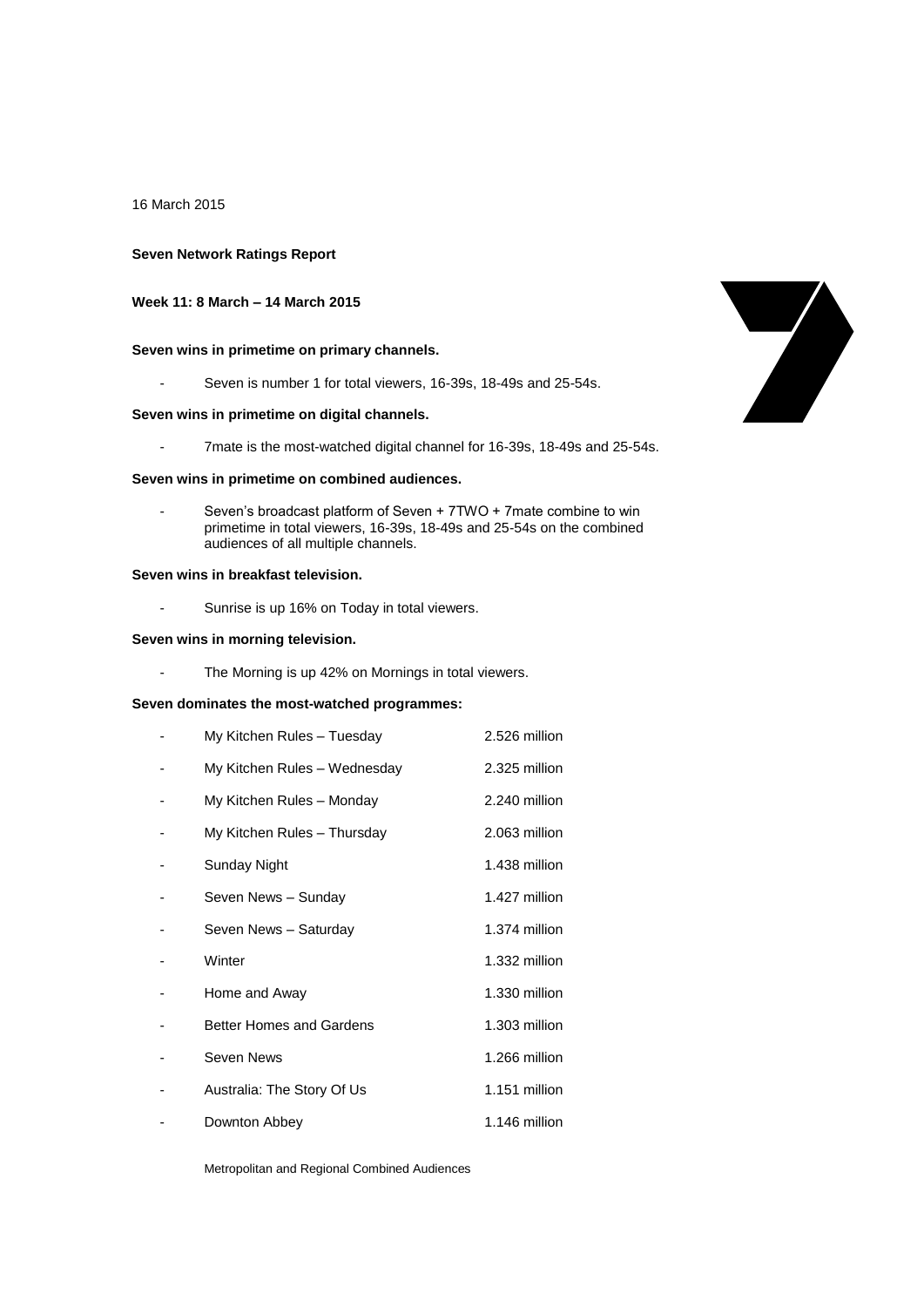#### **Seven deliver across the week.**

- Sunday Night ranks in Sunday's top ten most-watched programmes for total viewers 16-39s, 18-49s and 25-54s.
- Australia: The Story Of Us ranks in Sunday's top ten most-watched programmes for total viewers 16-39s, 18-49s and 25-54s.
- Downton Abbey ranks in Sunday's top ten most-watched programmes for total viewers 16-39s, 18-49s and 25-54s.
- My Kitchen Rules peaks at 1.839 million and is Monday's number one most-watched programme for total viewers, 16-39s, 18-49s and 25-54s.
- Revenge wins in 16-39s, 18-49s and 25-54s.
- My Kitchen Rules peaks at 2.184 million and is Tuesday's number one most-watched programme for total viewers, 16-39s, 18-49s and 25-54s.
- How To Get Away With Murder wins in 16-39s and 18-49s, and ranks in Tuesday's top ten most-watched programmes for 16-39s, 18-49s and 25-54s.
- My Kitchen Rules peaks at 2.021 million and is Wednesday's number one most-watched programme for total viewers, 16-39s, 18-49s and 25-54s.
- Winter wins in total viewers and 25-54s, and ranks in Wednesday's top ten most-watched programmes for total viewers, 16-39s, 18-49s and 25-54s
- My Kitchen Rules peaks at 1.714 million and is Thursday's number one most-watched programme for total viewers, 16-39s, 18-49s and 25-54s.
- Better Homes and Gardens peaks at 1.029 million, wins its timeslot and ranks in Friday's top ten most-watched programmes for total viewers, 16-39s, 18-49s and 25-54s.
- Friday Night At The Movies: This is 40 wins in 16-39s, 18-49s and 25-54s and ranks in Friday's top ten most-watched programmes for 16-39s, 18-49s and 25-54s.
- Saturday Night At The Movies: Dr Seuss the Lorax wins in 16-39s, 18-49s and 25-54s.
- Saturday Night At The Movies: Fast and Furious wins in 16-39s, 18-49s and 25-54s.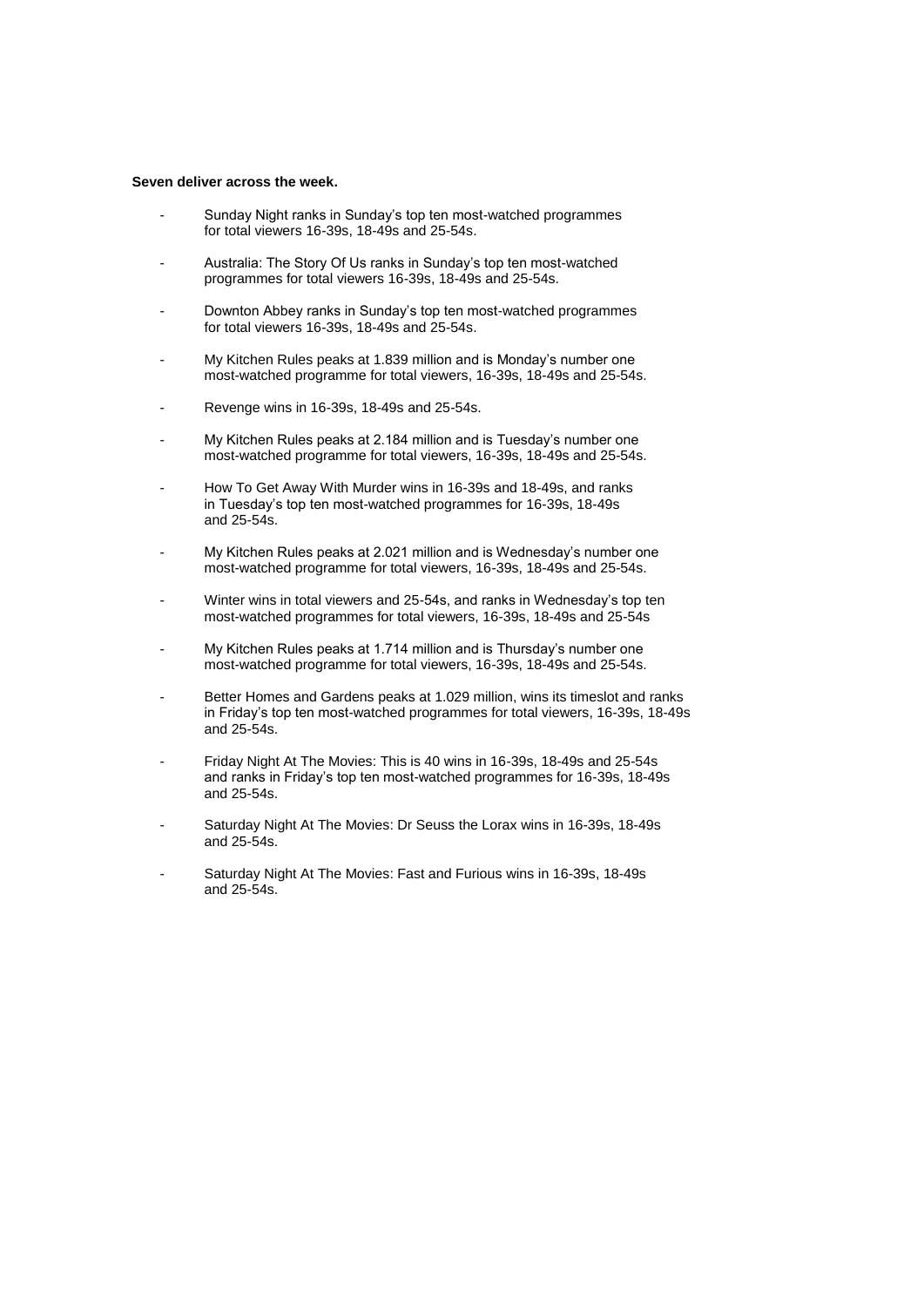# **Primetime audience demographics for primary channels**

| 6:00pm-midnight Week 11, 2015 |       |       |       |            |            |  |  |
|-------------------------------|-------|-------|-------|------------|------------|--|--|
| <b>Audience shares</b>        | Seven | Nine  | Ten   | <b>ABC</b> | <b>SBS</b> |  |  |
| All People                    | 22.7% | 18.2% | 12.7% | 13.5%      | 4.4%       |  |  |
| $16 - 39s$                    | 23.9% | 19.0% | 15.8% | 5.2%       | 3.1%       |  |  |
| $18 - 49s$                    | 23.7% | 19.1% | 16.4% | 6.3%       | 3.8%       |  |  |
| 25-54s                        | 23.5% | 19.6% | 16.0% | 7.4%       | 4.0%       |  |  |

# **Primetime audience demographics for digital channels**

| 6:00pm-midnight Week 11, 2015 |       |            |            |            |  |  |
|-------------------------------|-------|------------|------------|------------|--|--|
| <b>Audience shares</b>        | Total | $16 - 39s$ | $18 - 49s$ | $25 - 54s$ |  |  |
| 7TWO                          | 4.6%  | 1.0%       | 1.4%       | 1.8%       |  |  |
| 7 <sub>mate</sub>             | 4.6%  | 7.7%       | 6.8%       | 6.3%       |  |  |
| GO!                           | 5.2%  | $7.4\%$    | 6.6%       | 6.1%       |  |  |
| Gem                           | 3.4%  | 2.7%       | 2.7%       | 2.7%       |  |  |
| One:                          | 2.1%  | 2.5%       | 2.7%       | 2.8%       |  |  |
| Eleven                        | 2.8%  | 5.0%       | 4.2%       | 3.9%       |  |  |
| ABC <sub>2</sub> :            | 2.5%  | 3.3%       | 2.9%       | 2.6%       |  |  |
| ABC3                          | 0.7%  | 0.6%       | 0.5%       | 0.4%       |  |  |
| ABC News 24                   | 1.4%  | 1.1%       | 1.3%       | 1.3%       |  |  |
| SBS <sub>2</sub>              | 1.1%  | 1.6%       | 1.4%       | 1.4%       |  |  |
| <b>NITV</b>                   | 0.2%  | 0.2%       | 0.2%       | 0.2%       |  |  |

# **Primetime audience demographics for combined audiences of all channels**.

| 6:00pm-midnight Week 11, 2015 |       |       |       |            |            |  |  |
|-------------------------------|-------|-------|-------|------------|------------|--|--|
| <b>Audience shares</b>        | Seven | Nine  | Ten   | <b>ABC</b> | <b>SBS</b> |  |  |
| All People                    | 31.8% | 26.7% | 17.6% | 18.1%      | 5.7%       |  |  |
| 16-39s                        | 32.6% | 29.1% | 23.2% | 10.2%      | 4.9%       |  |  |
| 18-49s                        | 31.8% | 28.4% | 23.3% | 11.0%      | 5.4%       |  |  |
| 25-54s                        | 31.6% | 28.4% | 22.7% | 11.7%      | 5.6%       |  |  |

FTA Channels and Total TV

Copyright Oztam Data: Consolidated (Live + As Live + TSV) and Overnight (Live + As Live).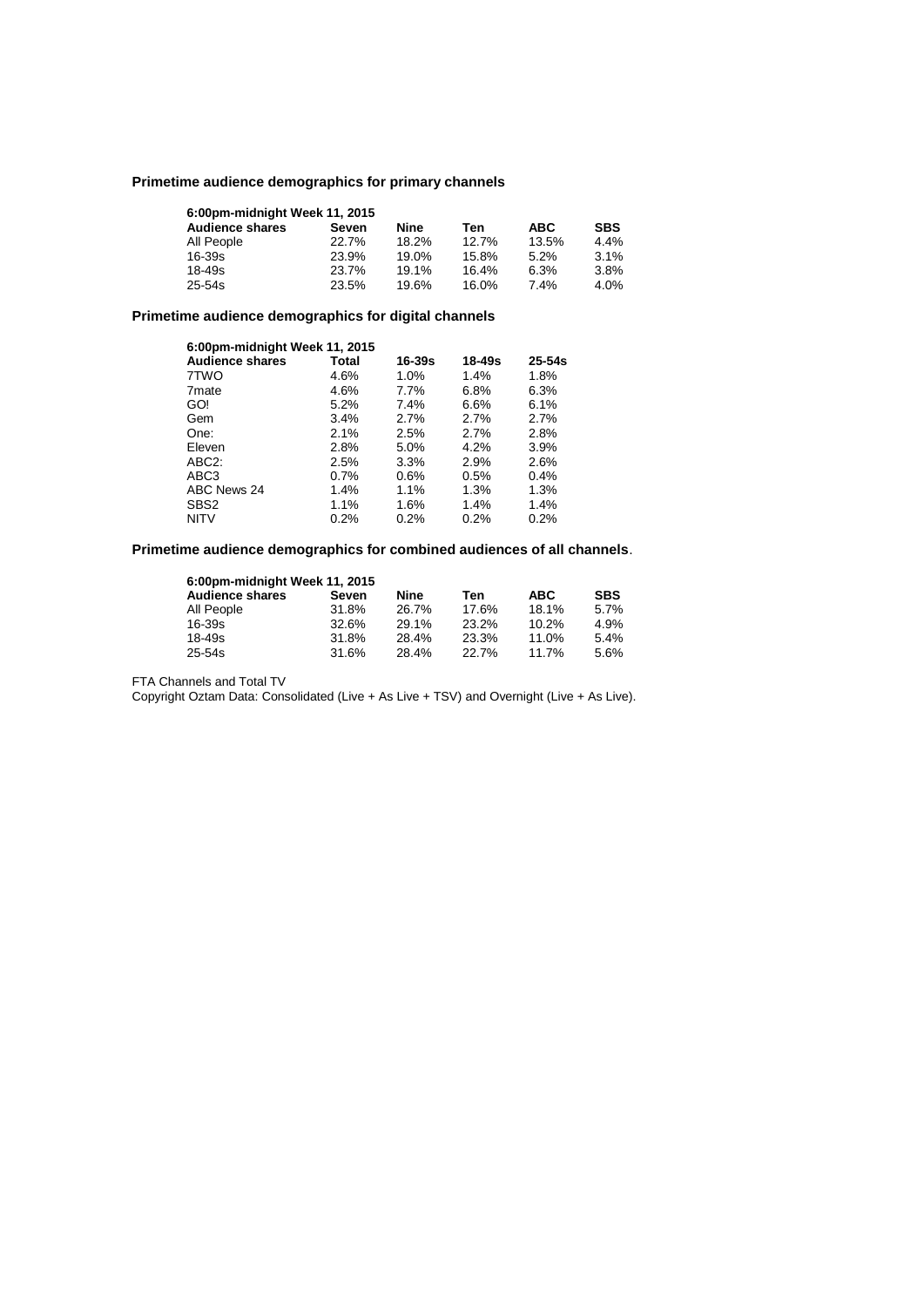## **Primetime Programming Analysis**

### **Sunday**

- Seven wins in primetime on digital channels.
	- 7mate is the most-watched digital channel for total viewers, 16-39s, 18-49s and 25-54s.
- Seven wins in breakfast television. Weekend Sunrise is up 22% on Weekend Today across 7:00-10:00am.
- Seven scores in the most-watched programmes:

| <b>All People</b>          |     | $25 - 54s$                 |     |
|----------------------------|-----|----------------------------|-----|
| Sunday Night               | #3  | <b>Sunday Night</b>        | #4  |
| Seven News                 | #4  | Seven News                 | #7  |
| Downton Abbey              | #6  | Australia: The Story Of Us | #9  |
| Australia: The Story Of Us | #7  | Downton Abbey              | #10 |
| 16-39s                     |     | 18-49s                     |     |
| Sunday Night               | #6  | <b>Sunday Night</b>        | #5  |
| Seven News                 | #8  | Seven News                 | #8  |
| Australia: The Story Of Us | #9  | Australia: The Story Of Us | #9  |
| Downton Abbey              | #10 | Downton Abbey              | #10 |

- **Sunday Night** (0.964 million) ranks in Sunday's top ten most-watched programmes for total viewers 16-39s, 18-49s and 25-54s.
- **Australia: The Story Of Us** (0.742 million) ranks in Sunday's top ten most-watched programmes for total viewers 16-39s, 18-49s and 25-54s.
- **Downton Abbey** (0.759 million) ranks in Sunday's top ten most-watched programmes for total viewers 16-39s, 18-49s and 25-54s.

### **Monday**

- Seven wins in primetime on primary channels.
	- Seven is number 1 for total viewers, 16-39s, 18-49s and 25-54s.
	- Seven is up 33% on Nine and up 73% on Ten in total viewers.
	- Seven is up 49% on Nine and up 44% on Ten in 16-39s. Seven is up 38% on Nine and up 39% on Ten in 18-49s. Seven is up 30% on Nine and up 37% on Ten in 25-54s,
- Seven wins in primetime on digital channels.
	- 7TWO is the most-watched digital channel for total viewers.
	- 7mate is the most-watched digital channel for 16-39s, 18-49s and 25-54s.
- Seven wins in primetime in all key audience demographics on combined audiences.
	- Seven + 7TWO + 7mate is number one for total viewers, 16-39s, 18-49s and 25-54s on the combined audiences of all channels.
	- Seven (Seven + 7TWO + 7mate) is up 30% on Nine (Nine + Go + Gem) and up 68% on Ten (Ten + One + Eleven) in total viewers.
	- Seven is up 31% on Nine and up 27% on Ten in 16-39s. Seven is up 27% on Nine and up 24% on Ten in 18-49s. Seven is up 25% on Nine and up 27% on Ten in 25-54s.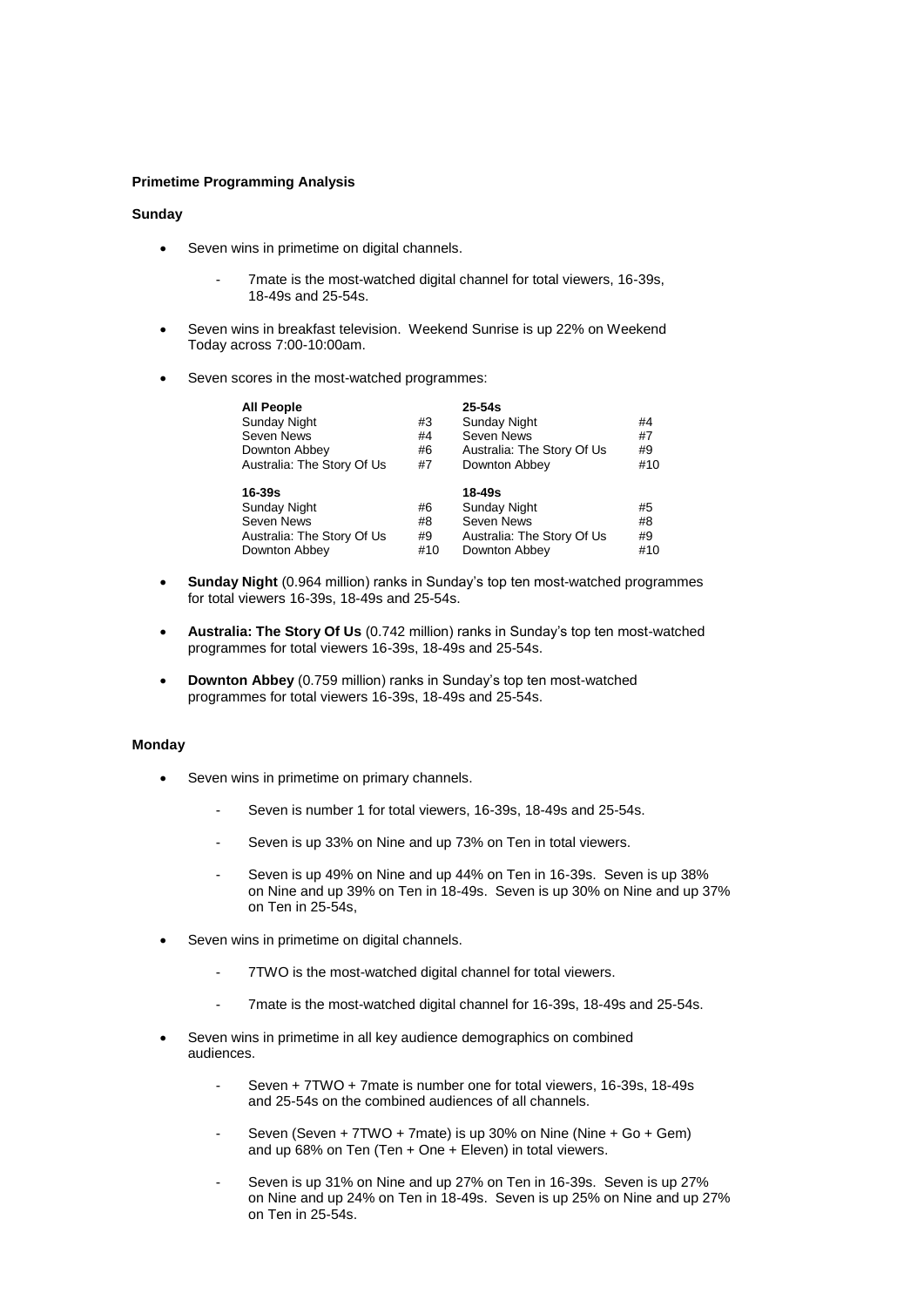- Seven wins in breakfast television. Sunrise is up 16% on Today.
- Seven wins in morning television. The Morning Show is up 57% on Mornings.
- Seven scores in the most-watched programmes:

| <b>All People</b><br>My Kitchen Rules<br>Seven News<br>Seven News - Today Tonight<br>Home and Away | #1<br>#4<br>#5<br>#7 | $25 - 54s$<br>My Kitchen Rules<br>Home and Away | #1<br>#9 |
|----------------------------------------------------------------------------------------------------|----------------------|-------------------------------------------------|----------|
| $16 - 39s$<br>My Kitchen Rules<br>Home and Away<br>Revenge                                         | #1<br>#6<br>#9       | 18-49s<br>My Kitchen Rules<br>Home and Away     | #1<br>#6 |

- **Home and Away** (0.917 million) wins in total viewers, 16-39s, 18-49s and 25-54s.
- **My Kitchen Rules** (1.554 million) peaks at 1.839 million and is Monday's number one most-watched programme for total viewers, 16-39s, 18-49s and 25-54s – 31 share in total viewers, 35 share in 16-39s, 33 share in 18-49s and 32 share in 25-54s.
- **Revenge** (0.639 million) wins in 16-39s, 18-49s and 25-54s.

# **Tuesday**

- Seven wins in primetime on primary channels.
	- Seven is number 1 for total viewers, 16-39s, 18-49s and 25-54s.
	- Seven is up 40% on Nine and up 76% on Ten in total viewers.
	- Seven is up 50% on Nine and up 103% on Ten in 16-39s. Seven is up 46% on Nine and up 74% on Ten in 18-49s. Seven is up 38% on Nine and up 70% on Ten in 25-54s.
- Seven wins in primetime on digital channels.
	- 7TWO is the most-watched digital channel for total viewers.
- Seven wins in primetime in all key audience demographics on combined audiences.
	- Seven + 7TWO + 7mate is number one for total viewers, 16-39s, 18-49s and 25-54s on the combined audiences of all channels.
	- Seven (Seven + 7TWO + 7mate) is up 26% on Nine (Nine + Go + Gem) and up  $67\%$  on Ten (Ten + One + Eleven) in total viewers.
	- Seven is up 34% on Nine and up 56% on Ten in 16-39s. Seven is up 31% on Nine and up 45% on Ten in 18-49s. Seven is up 26% on Nine and up 43% on Ten in 25-54s.
- Seven wins in breakfast television. Sunrise is up 18% on Today.
- Seven wins in morning television. The Morning Show is up 57% on Mornings.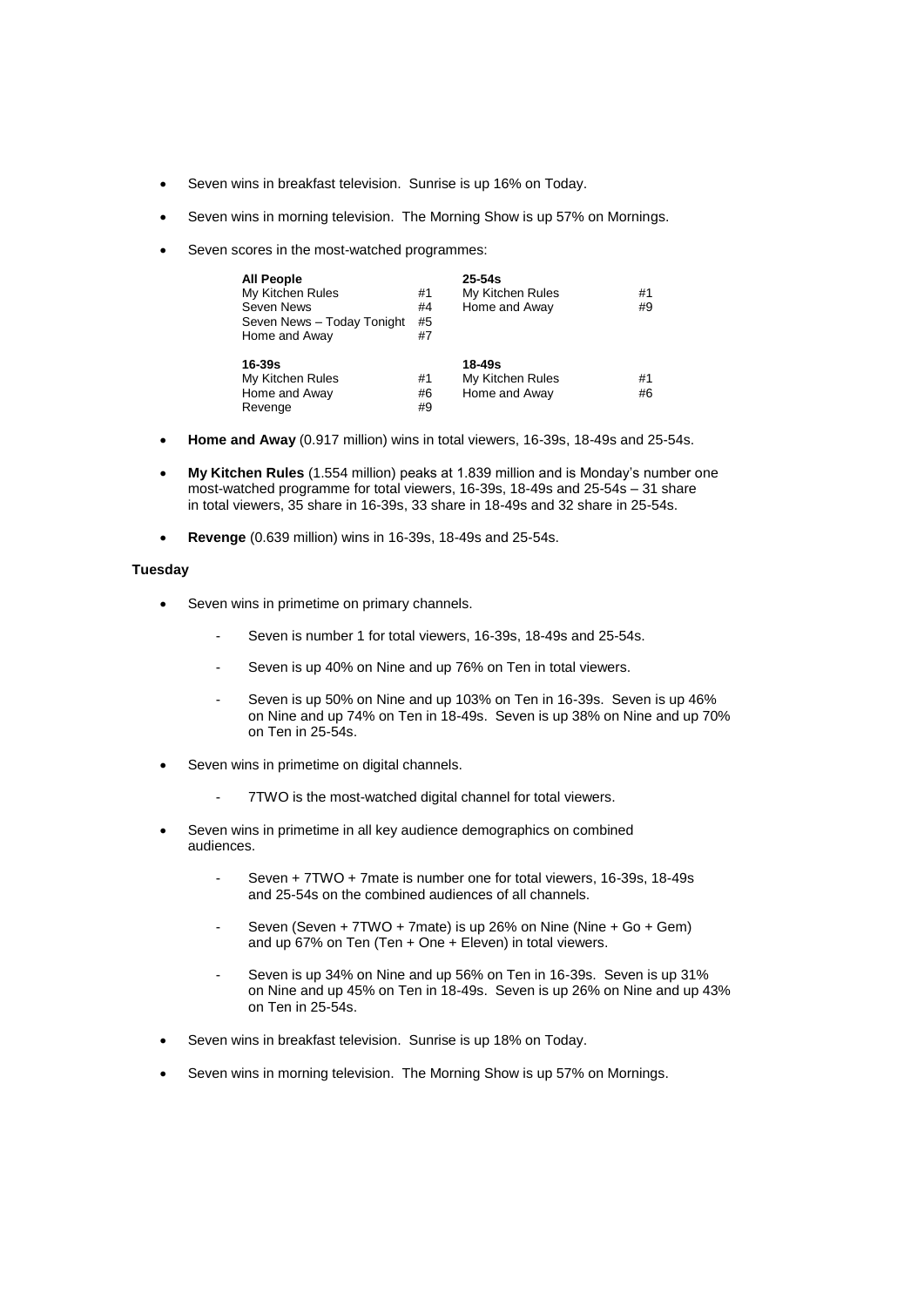Seven scores in the most-watched programmes:

| <b>All People</b><br>My Kitchen Rules<br>Seven News<br>Seven News - Today Tonight<br>Home and Away | #1<br>#3<br>#4<br>#6 | $25 - 54s$<br>My Kitchen Rules<br>Home and Away<br>How To Get Away With Murder | #1<br>#6<br>#7 |
|----------------------------------------------------------------------------------------------------|----------------------|--------------------------------------------------------------------------------|----------------|
| 16-39s<br>My Kitchen Rules<br>How To Get Away With Murder<br>Home and Away                         | #1<br>#4<br>#5       | 18-49s<br>My Kitchen Rules<br>How To Get Away With Murder<br>Home and Away     | #1<br>#5<br>#7 |

- **Home and Away** (0.907 million) wins in 16-39s, 18-49s and 25-54s.
- **My Kitchen Rules** (1.780 million) peaks at 2.184 million and is Tuesday's number one most-watched programme for total viewers, 16-39s, 18-49s and 25-54s – 37 share in total viewers, 42 share in 16-39s, 41 share in 18-49s and 40 share in 25-54s.
- **How To Get Away With Murder** (0.644 million) wins in 16-39s and 18-49s, and ranks in Tuesday's top ten most-watched programmes for 16-39s, 18-49s and 25-54s.

## **Wednesday**

- Seven wins in primetime on primary channels.
	- Seven is number 1 for total viewers, 16-39s, 18-49s and 25-54s.
	- Seven is up 73% on Nine and up 118% on Ten in total viewers.
	- Seven is up 88% on Nine and up 77% on Ten in 16-39s. Seven is up 68% on Nine and up 62% on Ten in 18-49s. Seven is up 68% on Nine and up 65% on Ten in 25-54s.
- Seven wins in primetime on combined audiences of all channels.
	- Seven + 7TWO + 7mate is number one for total viewers, 16-39s, 18-49s and 25-54s.
	- Seven (Seven + 7TWO + 7mate) is up 42% on Nine (Nine + Go + Gem) and up 107% on Ten (Ten + One + Eleven) in total viewers.
	- Seven is up 25% on Nine and up 46% on Ten in 16-39s. Seven is up 24% on Nine and up 41% on Ten in 18-49s. Seven is up 27% on Nine and up 47% on Ten in 25-54s.
- Seven wins in breakfast television. Sunrise leads Today.
- Seven wins in morning television. The Morning Show leads Mornings.
- Seven scores in the most-watched programmes:

| <b>All People</b><br>My Kitchen Rules<br>Seven News<br>Seven News - Today Tonight<br>Winter<br>Home and Away | #1<br>#3<br>#5<br>#7<br>#8 | $25 - 54s$<br>My Kitchen Rules<br>Winter<br>Home and Away | #1<br>#4<br>#6 |
|--------------------------------------------------------------------------------------------------------------|----------------------------|-----------------------------------------------------------|----------------|
| 16-39s<br>My Kitchen Rules<br>Home and Away<br>Winter                                                        | #1<br>#3<br>#6             | 18-49s<br>My Kitchen Rules<br>Home and Away<br>Winter     | #1<br>#4<br>#7 |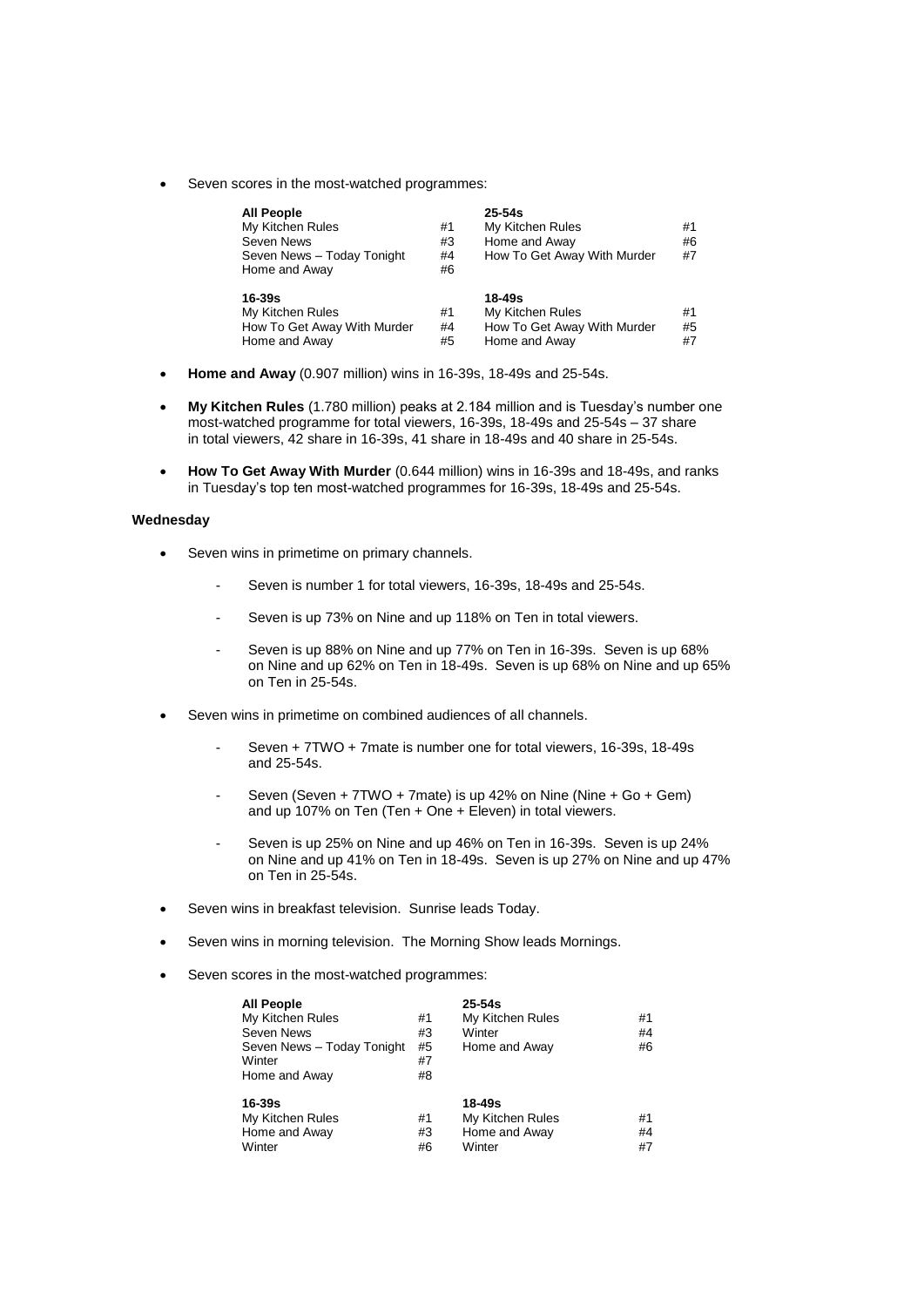- **Home and Away** (0.808 million) wins in 16-39s, 18-49s and 25-54s.
- **My Kitchen Rules** (1.575 million) peaks at 2.021 million and is Wednesday's number one most-watched programme for total viewers, 16-39s, 18-49s and 25-54s – 34 share in total viewers, 40 share in 16-39s, 38 share in 18-49s and 37 share in 25-54s.
- **Winter** (0.819 million) wins in total viewers and 25-54s, and ranks in Wednesday's top ten most-watched programmes for total viewers, 16-39s, 18-49s and 25-54s.

### **Thursday**

- Seven wins in primetime on primary channels.
	- Seven is number one for total viewers, 16-39s, 18-49s and 25-54s.
	- Seven is up 25% on Nine and up 65% on Ten in total viewers.
	- Seven is up 35% on Nine and up 43% on Ten in 16-39s. Seven is up 29% on Nine and up 32% on Ten in 18-49s. Seven is up 19% on Nine and up 31% on Ten in 25-54s.
- Seven wins in primetime on digital channels.
	- 7TWO is the most-watched digital channel for total viewers.
	- 7mate is the most-watched digital channel for 16-39s, 18-49s and 25-54s.
- Seven wins in primetime on combined audiences of all channels.
	- Seven + 7TWO + 7mate is number one for total viewers, 16-39s, 18-49s and 25-54s on the combined audiences of all channels.
	- Seven (Seven + 7TWO + 7mate) is up 29% on Nine (Nine + Go + Gem) and up 76% on Ten (Ten + One + Eleven) in total viewers.
	- Seven is up 25% on Nine and up 38% on Ten in 16-39s. Seven is up 24% on Nine and up 31% on Ten in 18-49s. Seven is up 15% on Nine and up 27% on Ten in 25-54s.
- Seven wins in breakfast television. Sunrise leads Today.
- Seven wins in morning television. The Morning Show leads Mornings.
- Seven scores in the most-watched programmes:

| <b>All People</b><br>My Kitchen Rules<br>Seven News<br>Seven News - Today Tonight<br>Home and Away | #1<br>#3<br>#5<br>#6 | $25 - 54s$<br>My Kitchen Rules<br>Home and Away           | #1<br>#5        |
|----------------------------------------------------------------------------------------------------|----------------------|-----------------------------------------------------------|-----------------|
| 16-39s<br>My Kitchen Rules<br>Home and Away                                                        | #1<br>#5             | 18-49s<br>My Kitchen Rules<br>Home and Away<br>Seven News | #1<br>#5<br>#10 |

- **Home and Away** (0.822 million) wins in total viewers, 16-39s, 18-49s and 25-54s.
- **My Kitchen Rules** (1.433 million) peaks at 1.714 million and is Thursday's number one most-watched programme for total viewers, 16-39s, 18-49s and 25-54s – 32 share in total viewers, 37 share in 16-39s, 35 share in 18-49s and 35 share in 25-54s.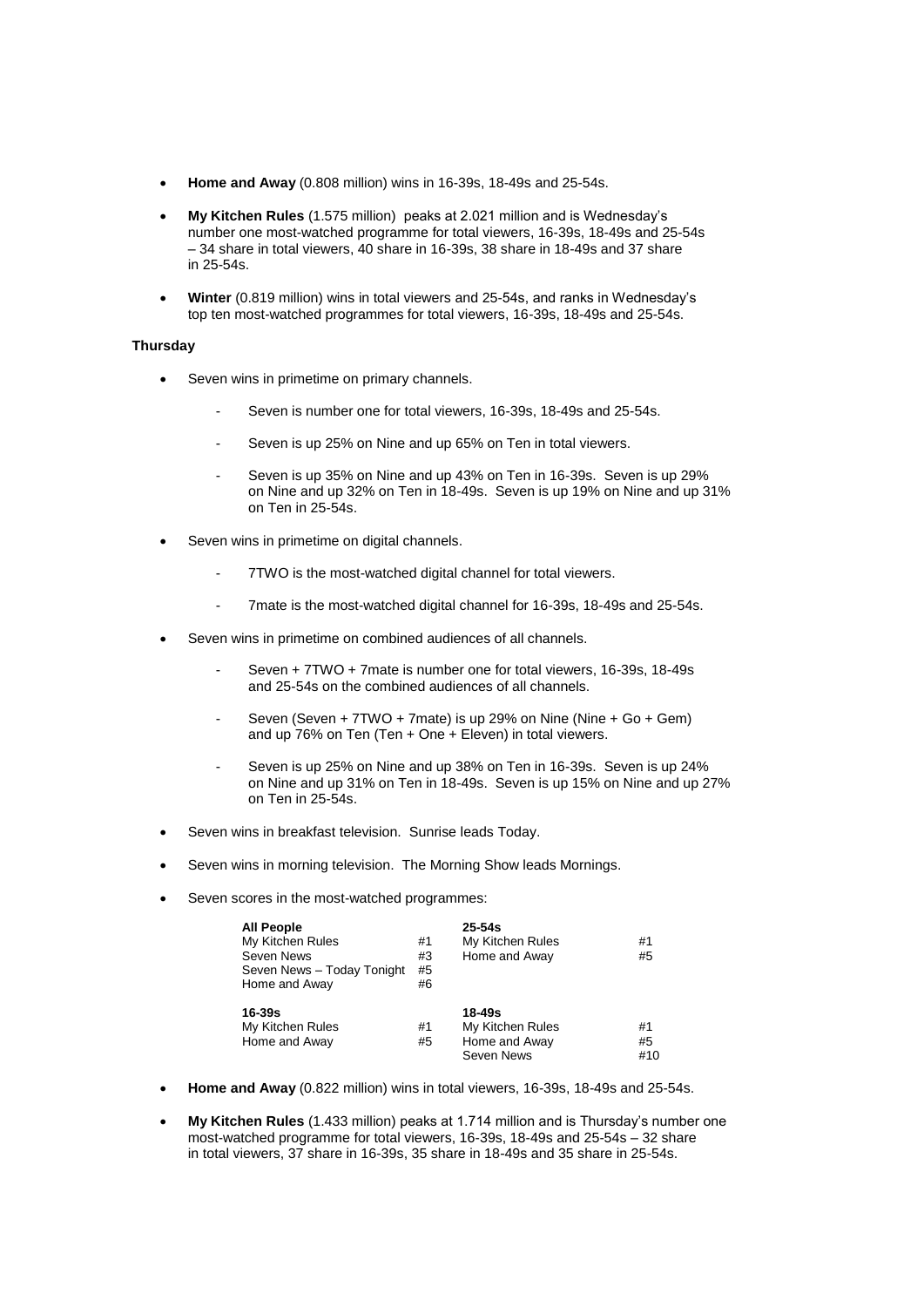### **Friday**

- Seven wins in primetime on combined audiences of all channels.
	- Seven + 7TWO + 7mate is number one for total viewers, 18-49s and 25-54s on the combined audiences of all channels.
	- Seven (Seven + 7TWO + 7mate) ties with Nine (Nine + Go + Gem) and is up 78% on Ten (Ten + One + Eleven) in total viewers.
	- Seven is up 58% on Ten in 16-39s. Seven ties with Nine and is up 52% on Ten in 18-49s. Seven is up 2% on Nine and up 61% on Ten in 25-54s.
- Seven wins in primetime on digital channels.
	- 7mate is the most-watched digital channel for 16-39s, 18-49s and 25-54s.
- Seven wins in breakfast television. Sunrise is up 32% on Today.
- Seven wins in morning television. The Morning Show is up 35% Mornings.
- Seven scores in the most-watched programmes:

| <b>All People</b>               |    | $25 - 54s$                      |    |
|---------------------------------|----|---------------------------------|----|
| Seven News                      | #4 | Better Homes and Gardens        | #3 |
| <b>Better Homes and Gardens</b> | #5 | This is 40                      | #4 |
| Seven News - Today Tonight      | #6 | Seven News                      | #7 |
| $16 - 39s$                      |    | 18-49s                          |    |
|                                 |    |                                 |    |
| This is 40                      | #2 | This is 40                      | #2 |
| Better Homes and Gardens        | #9 | <b>Better Homes and Gardens</b> | #5 |

- **Better Homes and Gardens** (0.827 million) peaks at 1.029 million, wins its timeslot and ranks in Friday's top ten most-watched programmes for total viewers, 16-39s, 18-49s and 25-54s.
- **Friday Night At The Movies: This is 40** (0.428 million) wins in 16-39s, 18-49s and 25-54s and ranks in Friday's top ten most-watched programmes for 16-39s, 18-49s and 25-54s.

## **Saturday**

- Seven wins in news.
- Seven wins in primetime on primary channels.
	- Seven is number one for total viewers, 16-39s, 18-49s and 25-54s.
	- Seven is up 77% on Nine and up 103% on Ten in total viewers.
	- Seven is up 53% on Nine and up 86% on Ten in 16-39s. Seven is up 72% on Nine and up 93% on Ten in 18-49s. Seven is up 62% on Nine and up 98% on Ten in 25-54s.
- Seven wins in primetime on combined audiences of all channels.
	- Seven + 7TWO + 7mate is number one for total viewers, 16-39s, 18-49s and 25-54s on the combined audiences of all channels.
	- Seven (Seven + 7TWO + 7mate) is up 21% on Nine (Nine + Go + Gem) and up 71% on Ten (Ten + One + Eleven) in total viewers.
	- Seven is up 20% on Nine and up 71% on Ten in 16-39s. Seven is up 18% on Nine and up 65% on Ten in 18-49s. Seven is up 13% on Nine and up 65% on Ten in 25-54s.